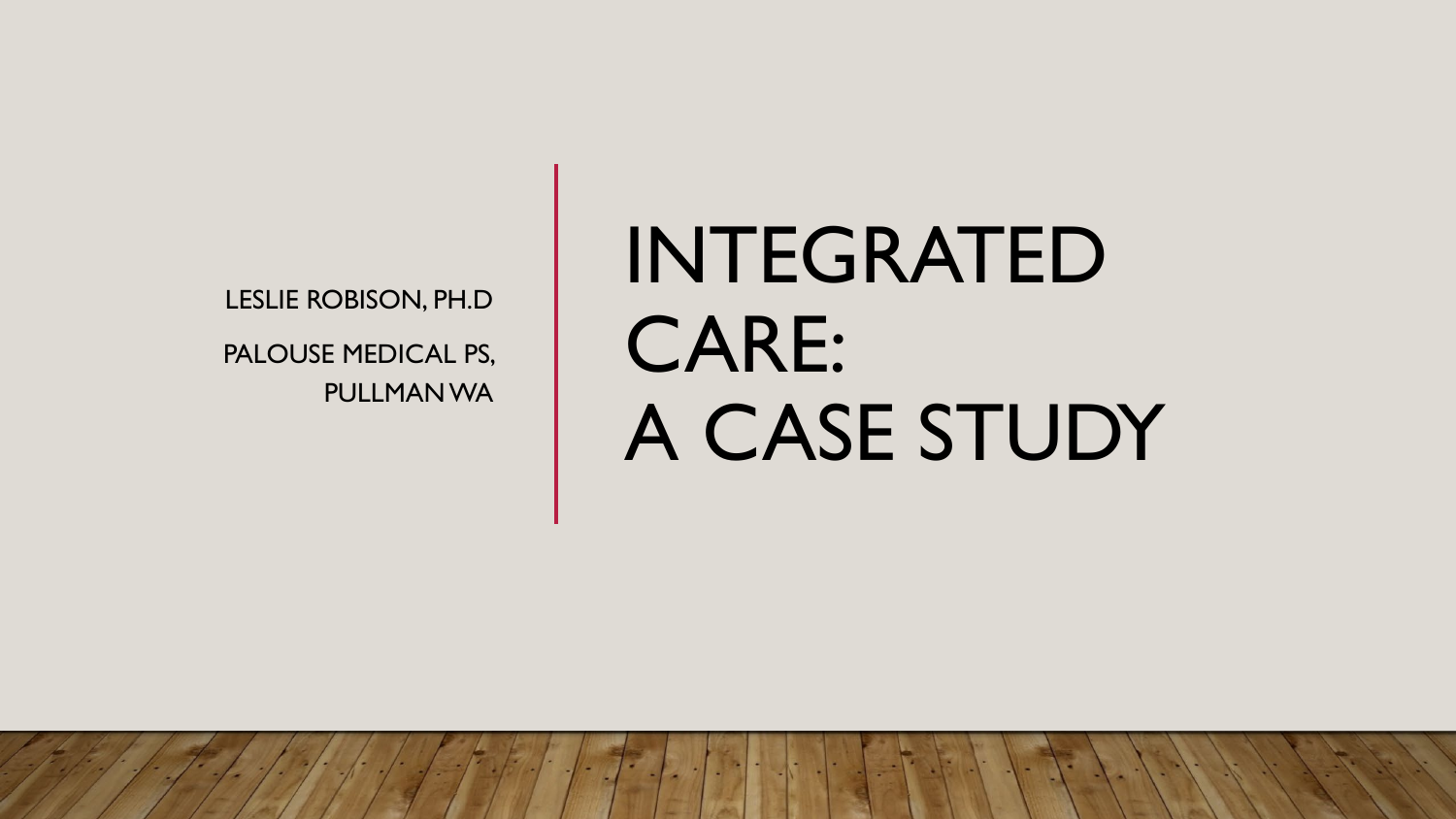## **OBJECTIVES**

- Present an alternative approach to integrative care practice
- Present a practice approach that addresses the full scope of a practice not just limited to mental health patients.
- Share some practical clinical interventions that can be used in any medical practice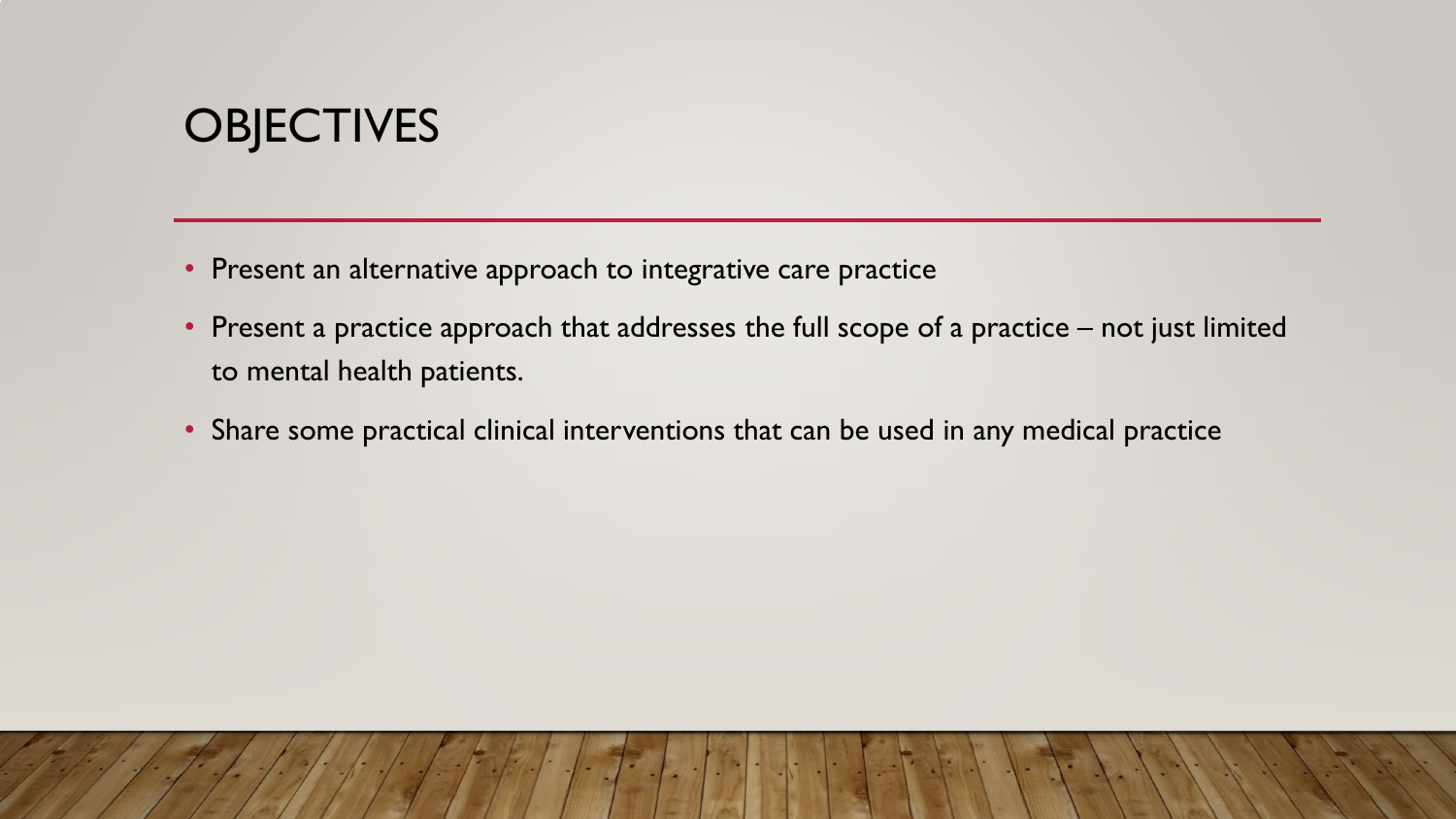### GOALS OF INTEGRATED CARE

- Improved care/outcomes
- Time management
- Decreased medication utilization
- Decrease ER Visits
- Providers working at top of degree
- Improved patient & provider satisfaction
- \*\*\* Provider mental health/burn out prevention \*\*\*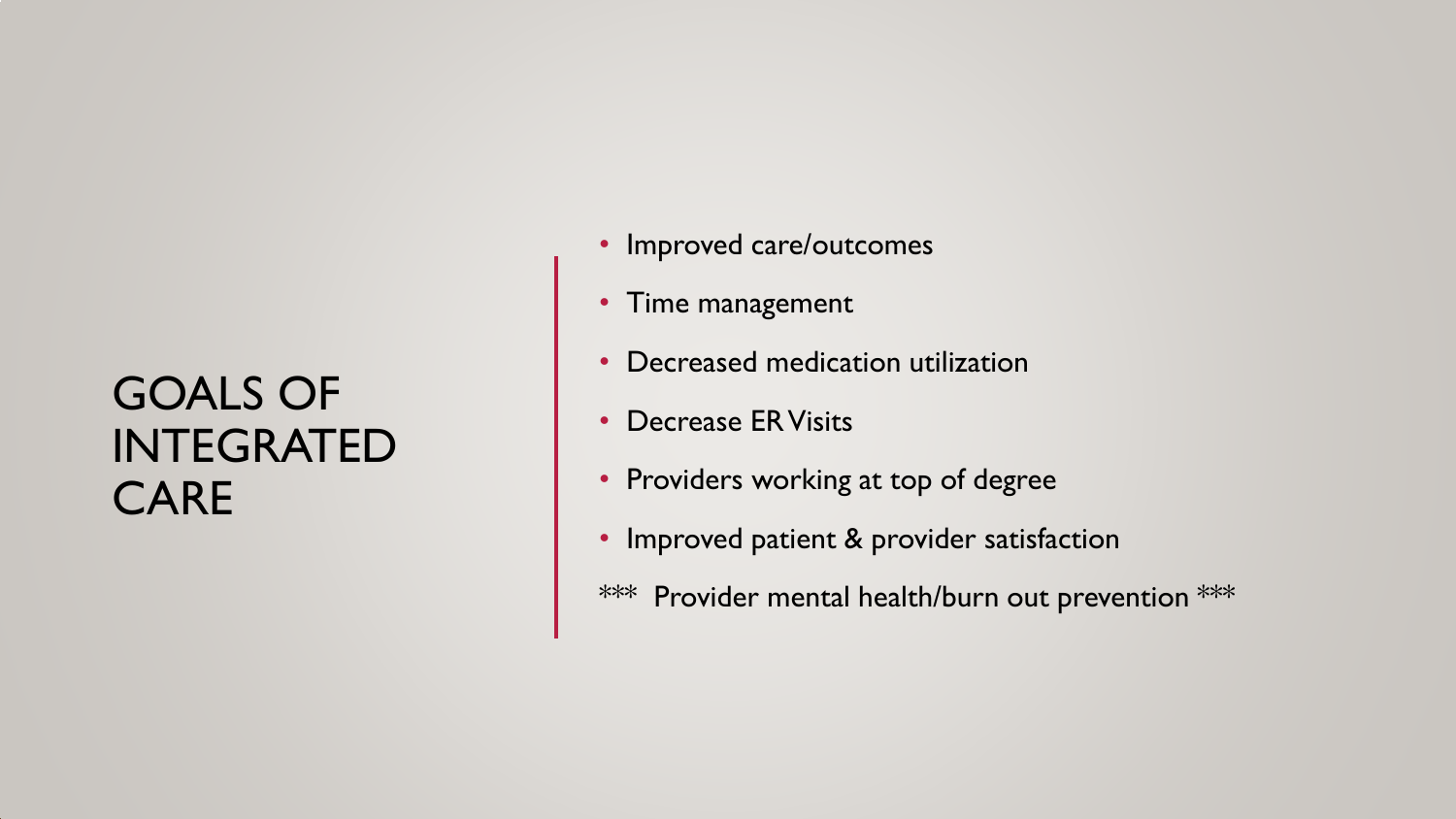#### BEHAVIORAL HEALTH CARE INTEGRATION

Why Integrated care?

- Over 50% lifetime prevalence for MH disorders
- 25% at any point in time
- Higher with COVID-19

Types of care

- Coordinated care
- Co-located care
- Integrated Care
- E.g. AIMS: University of Washington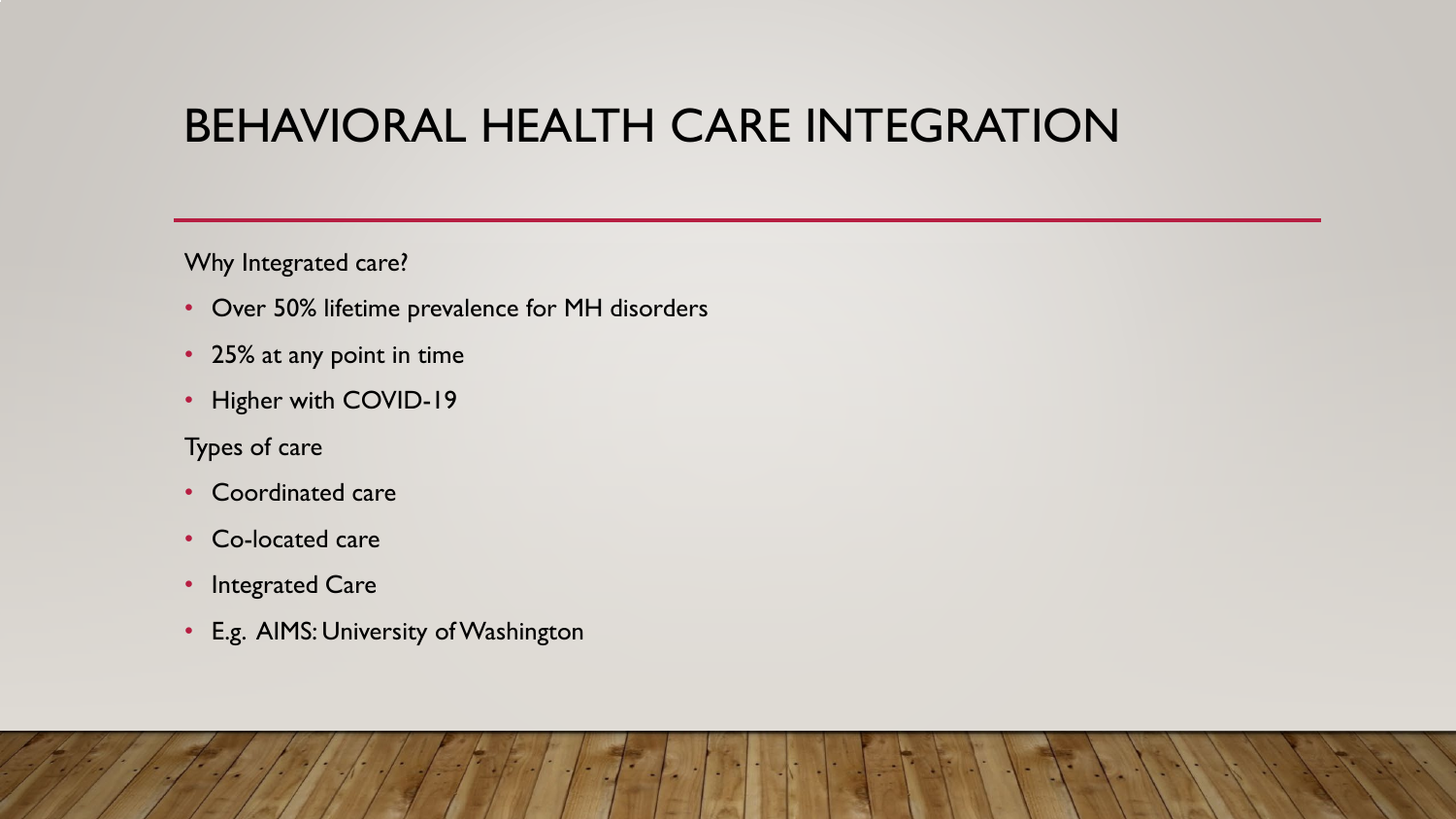#### THE PROBLEM: THINK ABOUT YOUR PATIENT PANEL…

- "time bandit"
- "just want pain/sleep meds"
- "not sure why they are here or what they want me to do"
- "they just want another referral/surgery"
- "problem/med list a mile long"
- "if they would just take their medications as prescribed"
- "how did they get scheduled for only 15 minutes?"
- "I just don't have the energy for this today"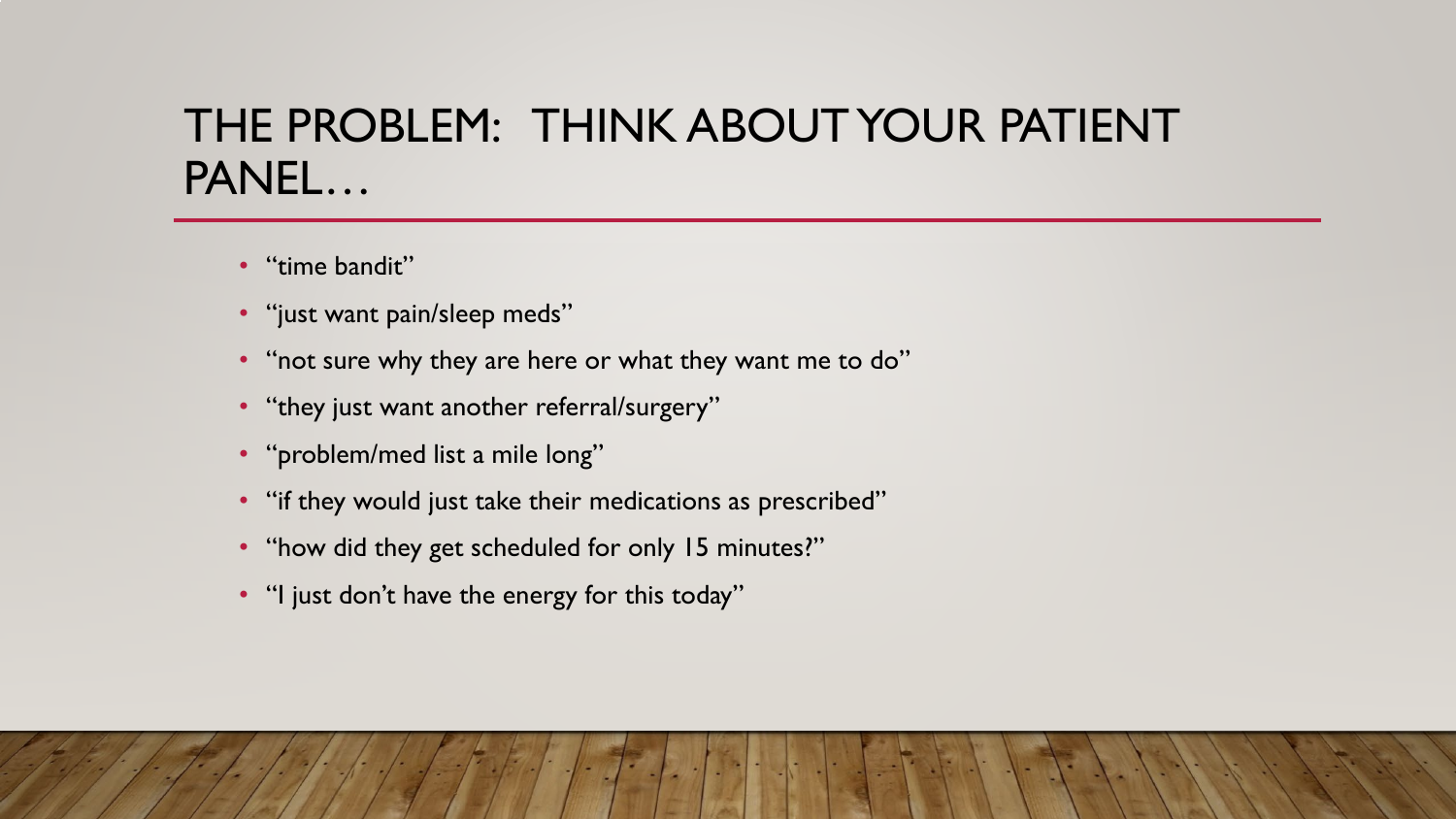#### MEDICAL CONDITIONS & RELATED PSYCH ISSUES

- Insomnia the universal symptom
- Cancers anxiety, depression, treatment side effects, aversions
- GI issues anxiety, anxiety, anxiety, medication use, avoidance, pain
- Pain depression, sleep, activity level, non-pharmacological interventions
- Diabetes diabetic distress, health behaviors, treatment adherence, adjustment
- Neurological conversion (40%), pain, depression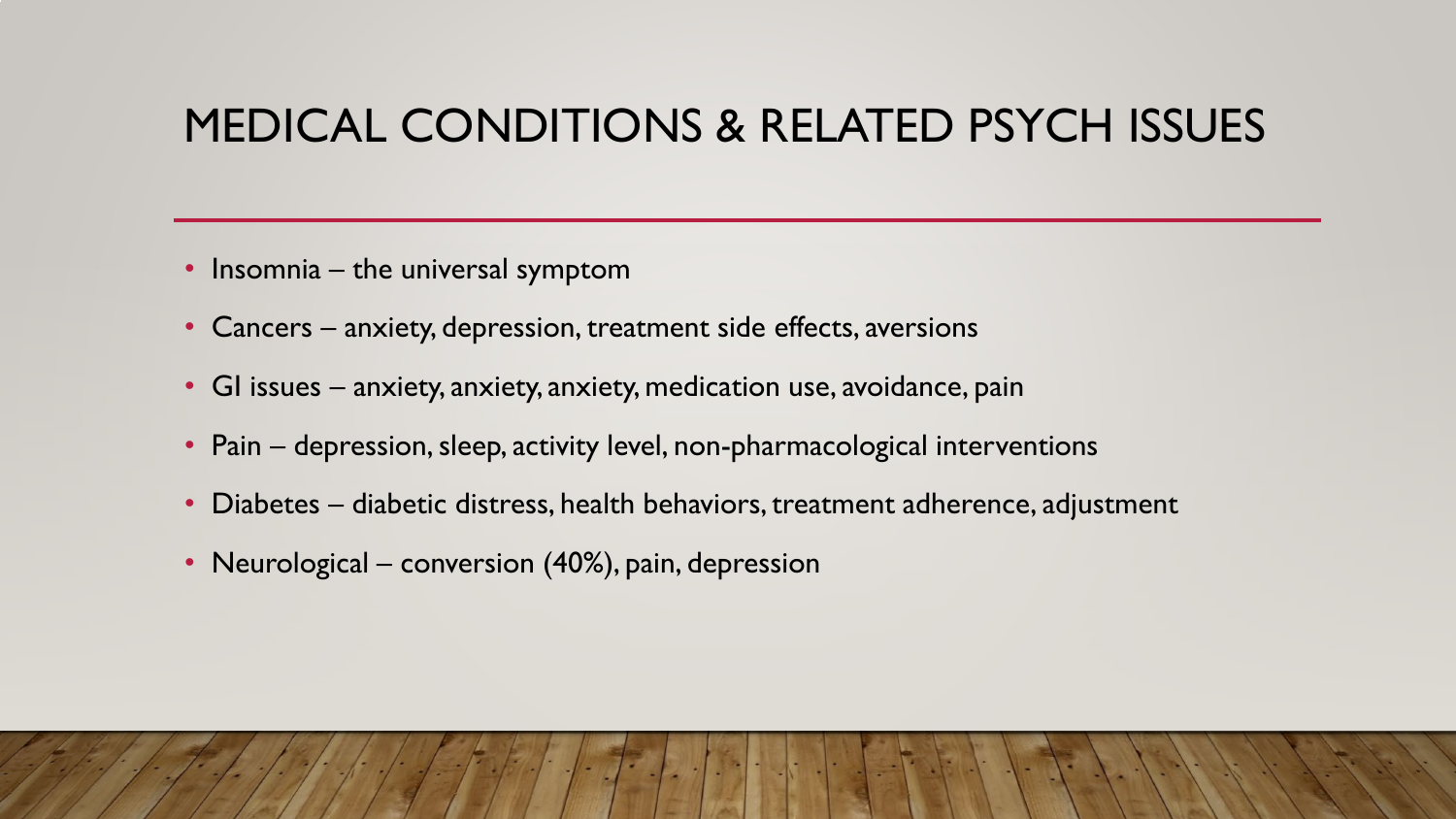## PSYCH ISSUES WITH MEDICAL PRESENTATION

- Somatization
- Hypochondriasis
- Conversion
- Malingering
- Factitious (Munchausen)

• E.g. Marital issues and foot fungus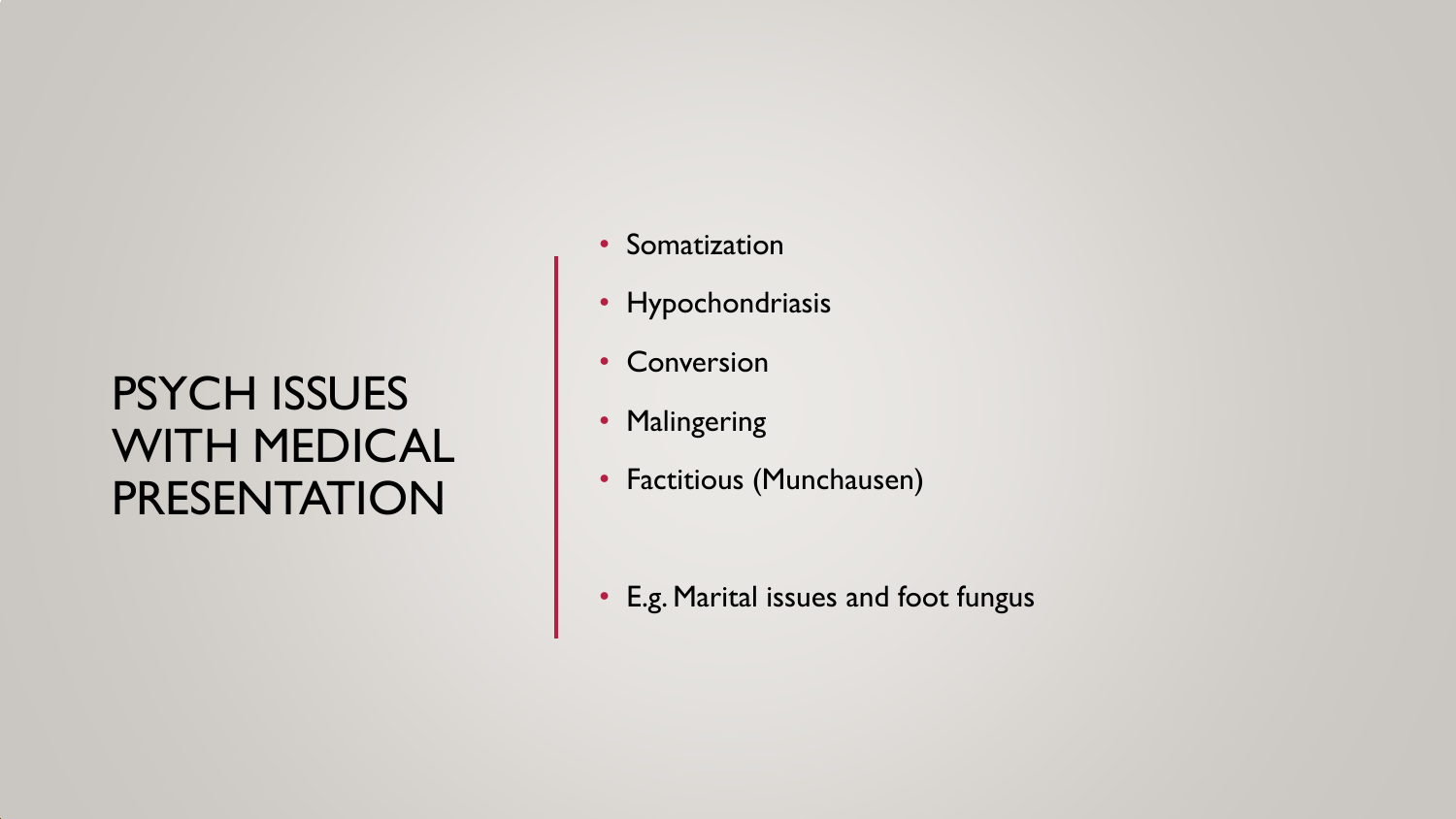#### COMMON "NON-PSYCHIATRIC" CLINICAL ISSUES

- Grief
- End of Life palliative care, death with dignity, family stressors
- Caregiver issues (school bus)
- Adjustment to chronic health problems (hurricane)
- Disability psychological vs. physical (psychological construct)
- Medication adherence (try a short-term agreement; patient expectations)
- Treatment planning (patient's goals vs provider goals)
- Health behaviors (smaller & more achievable goals)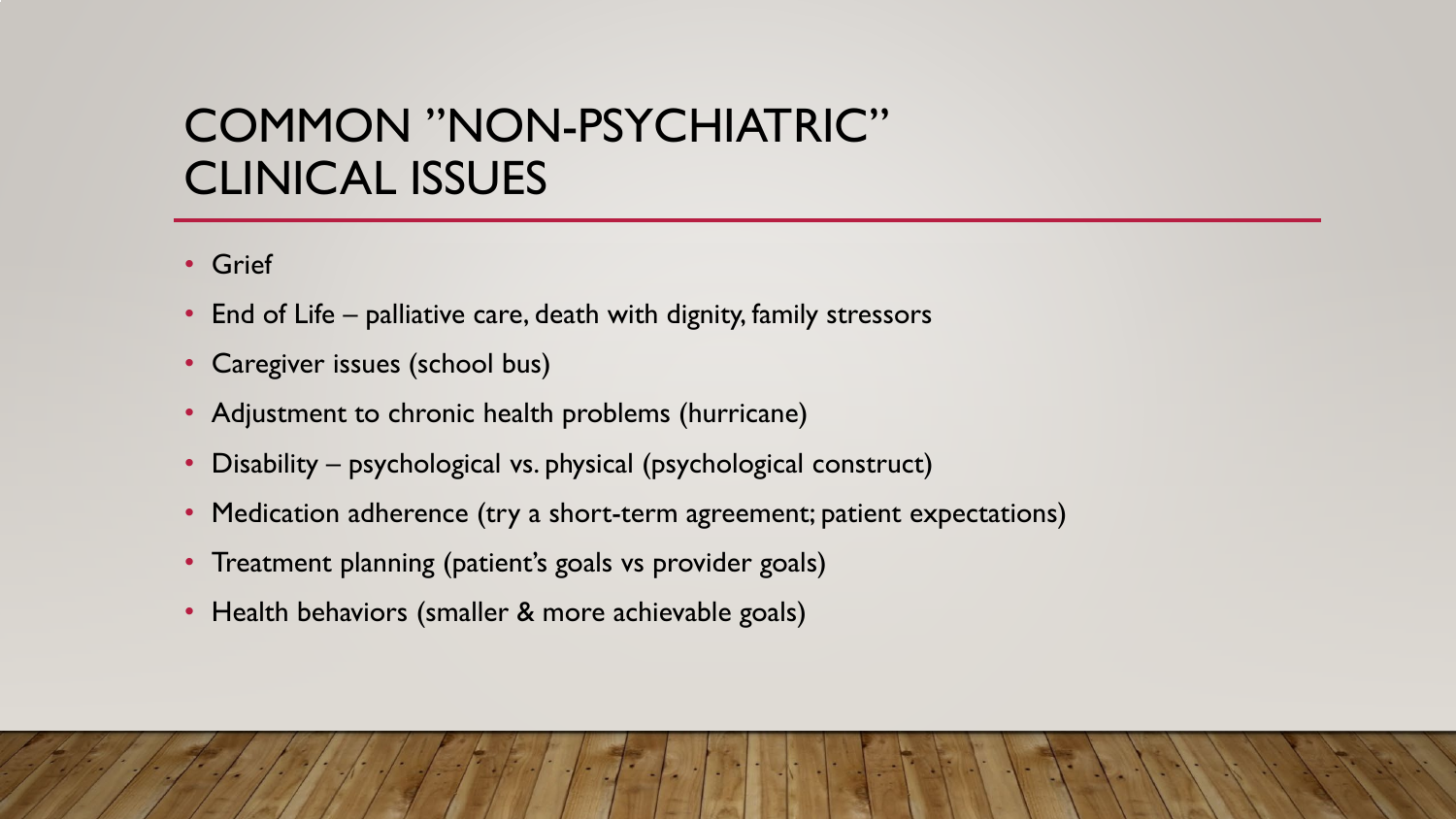#### AUTOMOTIVE THEORY OF HEALTH